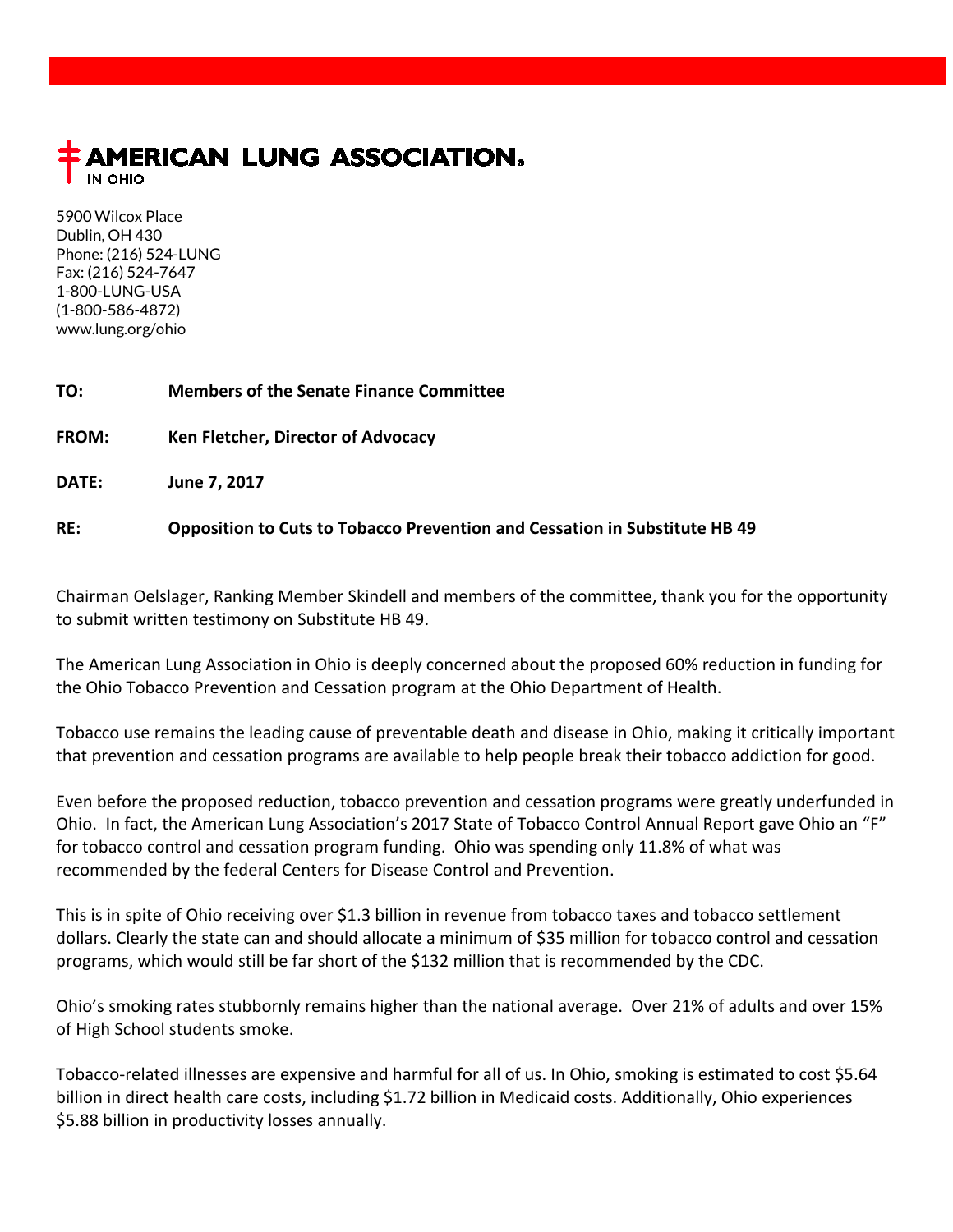**American Lung Association Testimony Substitute HB 49 Page 2**

In Ohio, it is estimated that 20,000 deaths are caused by smoking each year. Over 30% of cancer deaths are caused by smoking. In addition to cancer, tobacco increases the risk of heart attack, stroke, COPD, emphysema, chronic bronchitis, preterm delivery, stillbirth, low birth weight, SIDS, and other diseases.

We are also concerned that Substitute HB 49 did not include the governor's recommended increase in the cigarette tax and the tax on other tobacco products. Increasing taxes on tobacco is a win-win proposition: significantly increasing cigarette taxes results in fewer kids starting to smoke and in more adults quitting while at the same time providing important funding to improve health.

Increasing Ohio's cigarette tax by our recommendation of \$1 per pack would raise an estimated \$313 million annually. This could lead to over \$2.34 billion in long term health care cost savings as adult and youth smoking rates decline.

Increasing the wholesale tax on other tobacco products at the same time would produce additional health and economic benefits for Ohio. Currently other tobacco products are taxed at a lower rate than cigarettes, making them an appealing alternative for price-sensitive consumers including youth.

We ask that the Senate put the health and welfare of the residents of Ohio first and foremost in this budget by adequately funding tobacco prevention and cessation programs and by increasing the tax on cigarettes and other tobacco products.

Thank you very much for your consideration of our concerns.

Respectfully,

Kenttl Mitchen

Ken Fletcher Director of Advocacy [Ken.fletcher@lung.org](mailto:Ken.fletcher@lung.org) 248-220-5213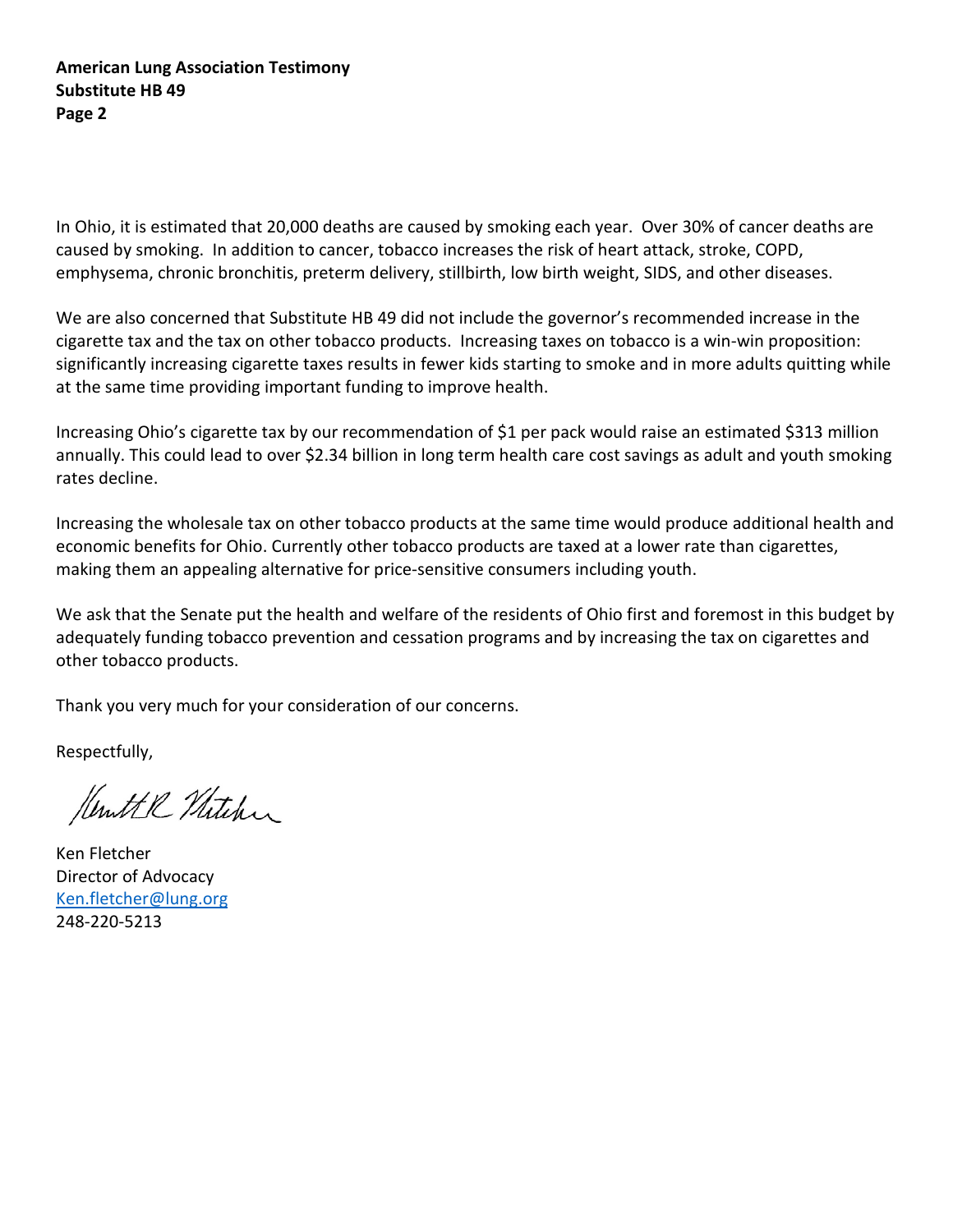# **Ohio Report Card**

\*Includes tobacco prevention and cessation funding provided to states<br>from the Centers for Disease Control and Prevention and U.S. Food and Drug Administration.

## **Smokefree Air:**

| <b>OVERVIEW OF STATE SMOKING RESTRICTIONS:</b>                |  |  |
|---------------------------------------------------------------|--|--|
| Government Worksites: <b>Prohibited</b>                       |  |  |
| Private Worksites: Prohibited                                 |  |  |
| Schools: <b>Prohibited</b>                                    |  |  |
| <b>Child Care Facilities: Prohibited</b>                      |  |  |
| Restaurants: <b>Prohibited</b>                                |  |  |
| <b>Bars: Prohibited</b>                                       |  |  |
| Casinos/Gaming Establishments: <b>Prohibited</b>              |  |  |
| <b>Retail Stores: Prohibited</b>                              |  |  |
| Recreational/Cultural Facilities: <b>Prohibited</b>           |  |  |
| Penalties: Yes                                                |  |  |
| Enforcement: Yes                                              |  |  |
| Preemption: No                                                |  |  |
| Citation: OHIO REV. CODE ANN §§ 3794.01 to 3794.09<br>(2006). |  |  |
|                                                               |  |  |



| <b>Tobacco Taxes:</b>                                                                   |        |  |
|-----------------------------------------------------------------------------------------|--------|--|
| <b>CIGARETTE TAX:</b>                                                                   |        |  |
| Tax Rate per pack of 20:                                                                | \$1.60 |  |
| OTHER TOBACCO PRODUCT TAXES:<br>Tax on little cigars: Equalized: No; Weight-Based: No   |        |  |
| Tax on large cigars: Equalized: No; Weight-Based: No                                    |        |  |
| Tax on smokeless tobacco: Equalized: No: Weight-Based: No                               |        |  |
| Tax on pipe/RYO tobacco: Equalized: No: Weight-Based: No                                |        |  |
| Tax on Dissolvable tobacco: Equalized: No: Weight-Based: No                             |        |  |
| For more information on tobacco taxes, go to:<br>http://slati.lung.org/slati/states.php |        |  |

×

 $\blacktriangle$ 

| <b>Access to Cessation Services:</b>                                                                                                               |
|----------------------------------------------------------------------------------------------------------------------------------------------------|
| <b>OVERVIEW OF STATE CESSATION COVERAGE:</b>                                                                                                       |
| STATE MEDICAID PROGRAM:<br>_______________________<br>Medications: All 7 medications are covered                                                   |
| Counseling: All 3 forms of counseling are covered<br>.                                                                                             |
| Examples to Coverage: <b>Some barriers exist to access care</b><br>Medicaid Expansion: Yes                                                         |
|                                                                                                                                                    |
| Medications: Some medications are covered                                                                                                          |
|                                                                                                                                                    |
| Barriers to Coverage: Some barriers exist to access care                                                                                           |
| <b>STATE QUITLINE:</b>                                                                                                                             |
| Investment per Smoker: \$0.42; the average investment per<br>smoker is \$3.46                                                                      |
| <b>OTHER CESSATION PROVISIONS:</b><br>---------------------                                                                                        |
| Private Insurance Mandate: No provision                                                                                                            |
| Tobacco Surcharge: No prohibition or limitation on tobacco<br>surcharges                                                                           |
| Citation: See Ohio Tobacco Cessation Coverage page for<br>coverage details.                                                                        |
| Thumbs up for Ohio for providing comprehensive<br>coverage for all tobacco cessation medications and types<br>of counseling to Medicaid enrollees. |
| <b>Minimum Age:</b>                                                                                                                                |

Minimum Age of Sale for Tobacco Products: 18